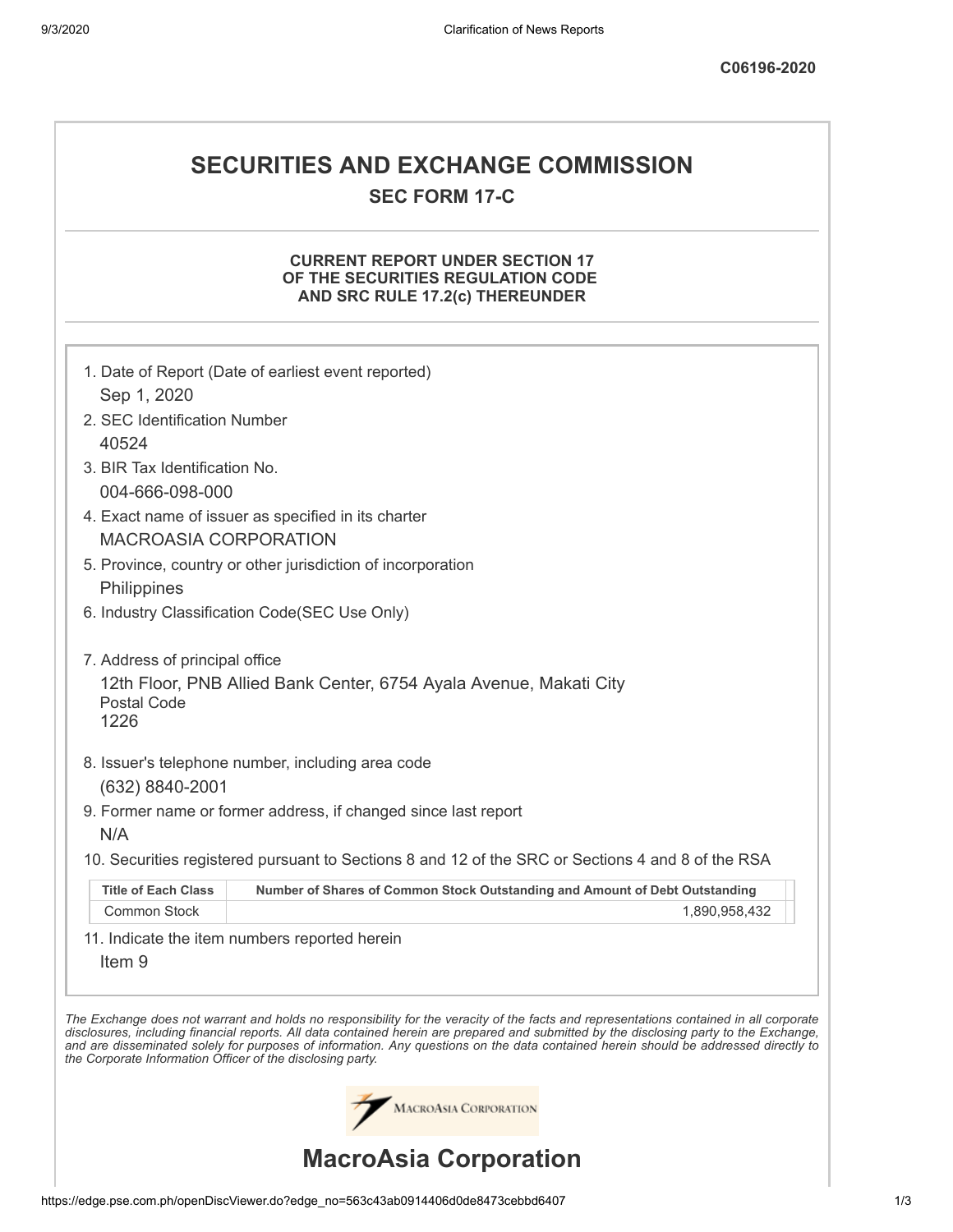9/3/2020 Clarification of News Reports



| PSE Disclosure Form 4-13 - Clarification of News Reports<br>References: SRC Rule 17 (SEC Form 17-C) and<br><b>Section 4.4 of the Revised Disclosure Rules</b>                                                                                                                                                                                                                                                                                                                                              |              |  |  |
|------------------------------------------------------------------------------------------------------------------------------------------------------------------------------------------------------------------------------------------------------------------------------------------------------------------------------------------------------------------------------------------------------------------------------------------------------------------------------------------------------------|--------------|--|--|
| <b>Subject of the Disclosure</b>                                                                                                                                                                                                                                                                                                                                                                                                                                                                           |              |  |  |
| <b>Clarification of News Report</b>                                                                                                                                                                                                                                                                                                                                                                                                                                                                        |              |  |  |
| <b>Source</b>                                                                                                                                                                                                                                                                                                                                                                                                                                                                                              | philstar.com |  |  |
| <b>Subject of News Report</b>                                                                                                                                                                                                                                                                                                                                                                                                                                                                              | "Sangley"    |  |  |
| Date of Publication                                                                                                                                                                                                                                                                                                                                                                                                                                                                                        | Aug 31, 2020 |  |  |
| <b>Clarification of News Report</b>                                                                                                                                                                                                                                                                                                                                                                                                                                                                        |              |  |  |
| We refer to the letter of the PSE, asking us to clarify or confirm today the quoted statements below in relation to the<br>following news article entitled "Sangley" posted in philstar.com on August 31, 2020. The article reported in part that:<br>"There's trouble brewing for the Sangley Airport Group it seems after Cavite Gov. Jonvic Remulla said he is willing to<br>scrap the massive project if the government thinks that having a Chinese contractor do it would make it a security threat. |              |  |  |
|                                                                                                                                                                                                                                                                                                                                                                                                                                                                                                            |              |  |  |
| .<br>In a television interview last week, Remulla said the provincial government of Cavite is willing to terminate the agreement<br>with Chinese state-owned firm China Communications Construction Co. Ltd (CCCC) if the national government deems<br>the partnership as a security risk.                                                                                                                                                                                                                 |              |  |  |
| .                                                                                                                                                                                                                                                                                                                                                                                                                                                                                                          |              |  |  |
| I asked the Sangley Airport project proponents and they too, said it's all up to President Duterte and the Department of<br>National Defense to give the final go-signal to the project.                                                                                                                                                                                                                                                                                                                   |              |  |  |
| $\ldots$ "                                                                                                                                                                                                                                                                                                                                                                                                                                                                                                 |              |  |  |
| We refer to the letter of the PSE, asking us to clarify or confirm today the quoted statements below in relation to the<br>following news article entitled "Sangley" posted in philstar.com on August 31, 2020. The article reported in part that:                                                                                                                                                                                                                                                         |              |  |  |
| "There's trouble brewing for the Sangley Airport Group it seems after Cavite Gov. Jonvic Remulla said he is willing to<br>scrap the massive project if the government thinks that having a Chinese contractor do it would make it a security threat.                                                                                                                                                                                                                                                       |              |  |  |
| .                                                                                                                                                                                                                                                                                                                                                                                                                                                                                                          |              |  |  |
| In a television interview last week, Remulla said the provincial government of Cavite is willing to terminate the agreement<br>with Chinese state-owned firm China Communications Construction Co. Ltd (CCCC) if the national government deems<br>the partnership as a security risk.                                                                                                                                                                                                                      |              |  |  |
| .                                                                                                                                                                                                                                                                                                                                                                                                                                                                                                          |              |  |  |
| I asked the Sangley Airport project proponents and they too, said it's all up to President Duterte and the Department of<br>National Defense to give the final go-signal to the project.                                                                                                                                                                                                                                                                                                                   |              |  |  |
| $\ldots$ ."                                                                                                                                                                                                                                                                                                                                                                                                                                                                                                |              |  |  |
| We are in agreement with the statement of the Provincial Governor that the final go-signal for the Sangley Project will be<br>up to the National Government. We have been completing the qualification documents for the award, but the pandemic<br>has delayed our processes, including the completion of JV documents prior to any signing of legal or financial contracts.                                                                                                                              |              |  |  |
| <b>Other Relevant Information</b>                                                                                                                                                                                                                                                                                                                                                                                                                                                                          |              |  |  |
| N/A                                                                                                                                                                                                                                                                                                                                                                                                                                                                                                        |              |  |  |
|                                                                                                                                                                                                                                                                                                                                                                                                                                                                                                            |              |  |  |